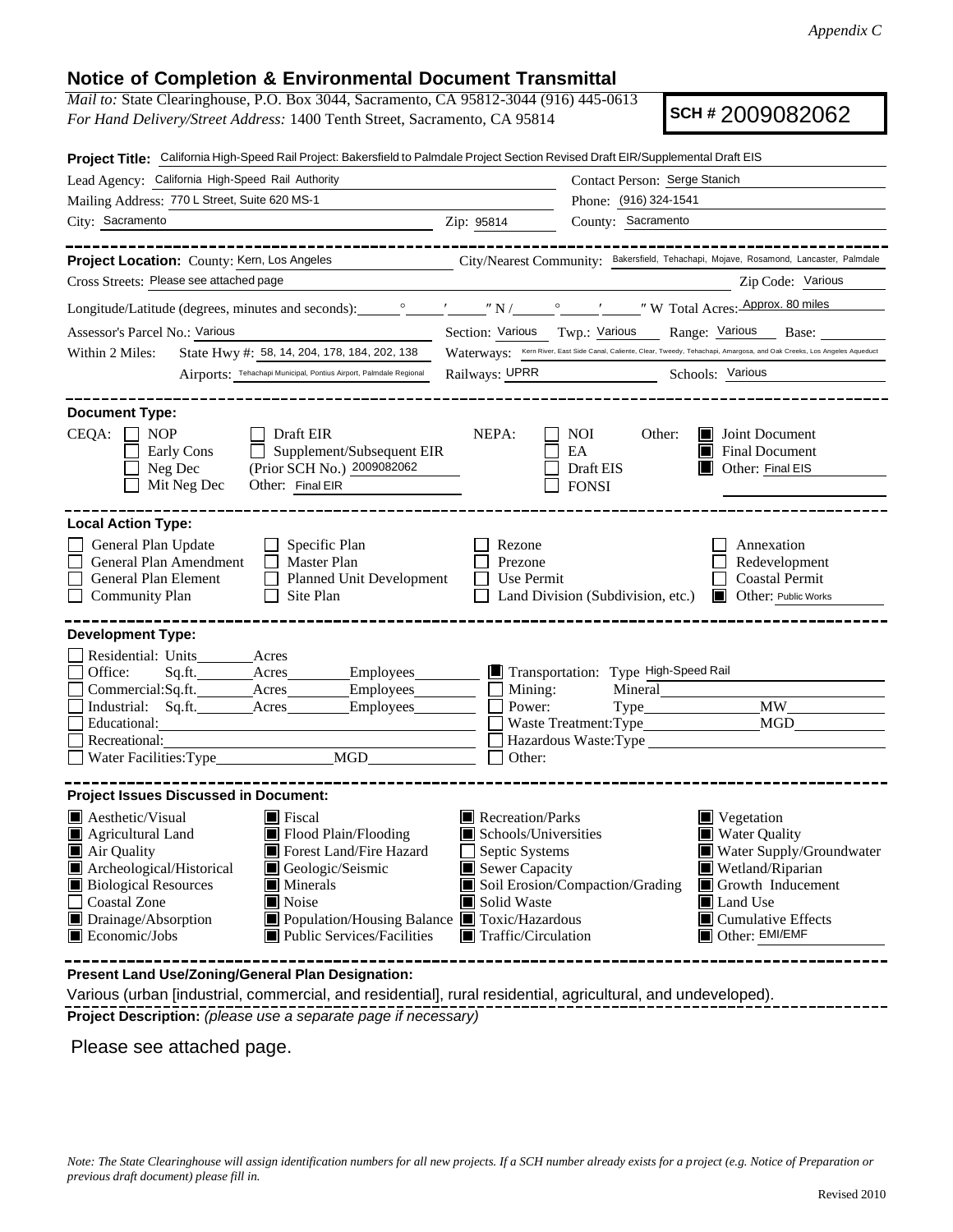# **Reviewing Agencies Checklist**

|                                                                                                                                                                                                                                     | Lead Agencies may recommend State Clearinghouse distribution by marking agencies below with and "X".<br>If you have already sent your document to the agency please denote that with an "S". |            |                                                                           |                 |  |  |
|-------------------------------------------------------------------------------------------------------------------------------------------------------------------------------------------------------------------------------------|----------------------------------------------------------------------------------------------------------------------------------------------------------------------------------------------|------------|---------------------------------------------------------------------------|-----------------|--|--|
| X                                                                                                                                                                                                                                   | Air Resources Board                                                                                                                                                                          | X          | Office of Historic Preservation                                           |                 |  |  |
| Χ                                                                                                                                                                                                                                   | Boating & Waterways, Department of                                                                                                                                                           | X          | Office of Public School Construction                                      |                 |  |  |
| X                                                                                                                                                                                                                                   | California Emergency Management Agency                                                                                                                                                       | X          | Parks & Recreation, Department of                                         |                 |  |  |
| X                                                                                                                                                                                                                                   | California Highway Patrol                                                                                                                                                                    | Χ          | Pesticide Regulation, Department of                                       |                 |  |  |
| X                                                                                                                                                                                                                                   | Caltrans District # 6,7,9                                                                                                                                                                    | X          | <b>Public Utilities Commission</b>                                        |                 |  |  |
| X                                                                                                                                                                                                                                   | <b>Caltrans Division of Aeronautics</b>                                                                                                                                                      | X          | Regional WQCB # 5,6                                                       |                 |  |  |
| X                                                                                                                                                                                                                                   | <b>Caltrans Planning</b>                                                                                                                                                                     | X          | <b>Resources Agency</b>                                                   |                 |  |  |
| Χ                                                                                                                                                                                                                                   | Central Valley Flood Protection Board                                                                                                                                                        |            | Resources Recycling and Recovery, Department of                           |                 |  |  |
|                                                                                                                                                                                                                                     | Coachella Valley Mtns. Conservancy                                                                                                                                                           |            | S.F. Bay Conservation & Development Comm.                                 |                 |  |  |
|                                                                                                                                                                                                                                     | <b>Coastal Commission</b>                                                                                                                                                                    |            | San Gabriel & Lower L.A. Rivers & Mtns. Conservancy                       |                 |  |  |
|                                                                                                                                                                                                                                     | Colorado River Board                                                                                                                                                                         |            | San Joaquin River Conservancy                                             |                 |  |  |
| Χ                                                                                                                                                                                                                                   | Conservation, Department of                                                                                                                                                                  |            | Santa Monica Mtns. Conservancy                                            |                 |  |  |
| X                                                                                                                                                                                                                                   | Corrections, Department of                                                                                                                                                                   | X          | <b>State Lands Commission</b>                                             |                 |  |  |
|                                                                                                                                                                                                                                     | <b>Delta Protection Commission</b>                                                                                                                                                           | X          | <b>SWRCB: Clean Water Grants</b>                                          |                 |  |  |
| Χ                                                                                                                                                                                                                                   | Education, Department of                                                                                                                                                                     | X          | <b>SWRCB: Water Quality</b>                                               |                 |  |  |
| X                                                                                                                                                                                                                                   | <b>Energy Commission</b>                                                                                                                                                                     | X.         | <b>SWRCB: Water Rights</b>                                                |                 |  |  |
| X                                                                                                                                                                                                                                   | Fish & Game Region # 4,5                                                                                                                                                                     |            | Tahoe Regional Planning Agency                                            |                 |  |  |
| Χ                                                                                                                                                                                                                                   | Food & Agriculture, Department of                                                                                                                                                            | X          | Toxic Substances Control, Department of                                   |                 |  |  |
| Χ                                                                                                                                                                                                                                   | Forestry and Fire Protection, Department of                                                                                                                                                  | X          | Water Resources, Department of                                            |                 |  |  |
| Χ                                                                                                                                                                                                                                   | General Services, Department of                                                                                                                                                              |            |                                                                           |                 |  |  |
| X                                                                                                                                                                                                                                   | Health Services, Department of                                                                                                                                                               | х          | Other: Please see attached page.                                          |                 |  |  |
| Х                                                                                                                                                                                                                                   | Housing & Community Development                                                                                                                                                              |            | Other:                                                                    |                 |  |  |
| X                                                                                                                                                                                                                                   | Native American Heritage Commission                                                                                                                                                          |            |                                                                           |                 |  |  |
| Local Public Review Period (to be filled in by lead agency)                                                                                                                                                                         |                                                                                                                                                                                              |            |                                                                           |                 |  |  |
| Starting Date N/A                                                                                                                                                                                                                   |                                                                                                                                                                                              |            | Ending Date N/A                                                           |                 |  |  |
|                                                                                                                                                                                                                                     | Lead Agency (Complete if applicable):                                                                                                                                                        |            |                                                                           |                 |  |  |
| Consulting Firm: Consulting Firm:                                                                                                                                                                                                   |                                                                                                                                                                                              | Applicant: | California High-Speed Rail Authority                                      |                 |  |  |
| Address: <u>Address</u> and the contract of the contract of the contract of the contract of the contract of the contract of the contract of the contract of the contract of the contract of the contract of the contract of the con |                                                                                                                                                                                              |            | 770 L Street, Suite 620 MS-1<br>Address:                                  |                 |  |  |
|                                                                                                                                                                                                                                     |                                                                                                                                                                                              |            | City/State/Zip:<br>Sacramento, CA 95814                                   |                 |  |  |
|                                                                                                                                                                                                                                     | Contact: Contact:                                                                                                                                                                            | Phone:     | (916) 324-1541                                                            |                 |  |  |
|                                                                                                                                                                                                                                     |                                                                                                                                                                                              |            |                                                                           |                 |  |  |
|                                                                                                                                                                                                                                     | Signature of Lead Agency Representative: Serge M. Stanich                                                                                                                                    |            | Digitally signed by Serge M. Stanich<br>Date: 2021.06.17 14:56:44 -07'00' | Date: 6/17/2021 |  |  |

Authority cited: Section 21083, Public Resources Code. Reference: Section 21161, Public Resources Code.